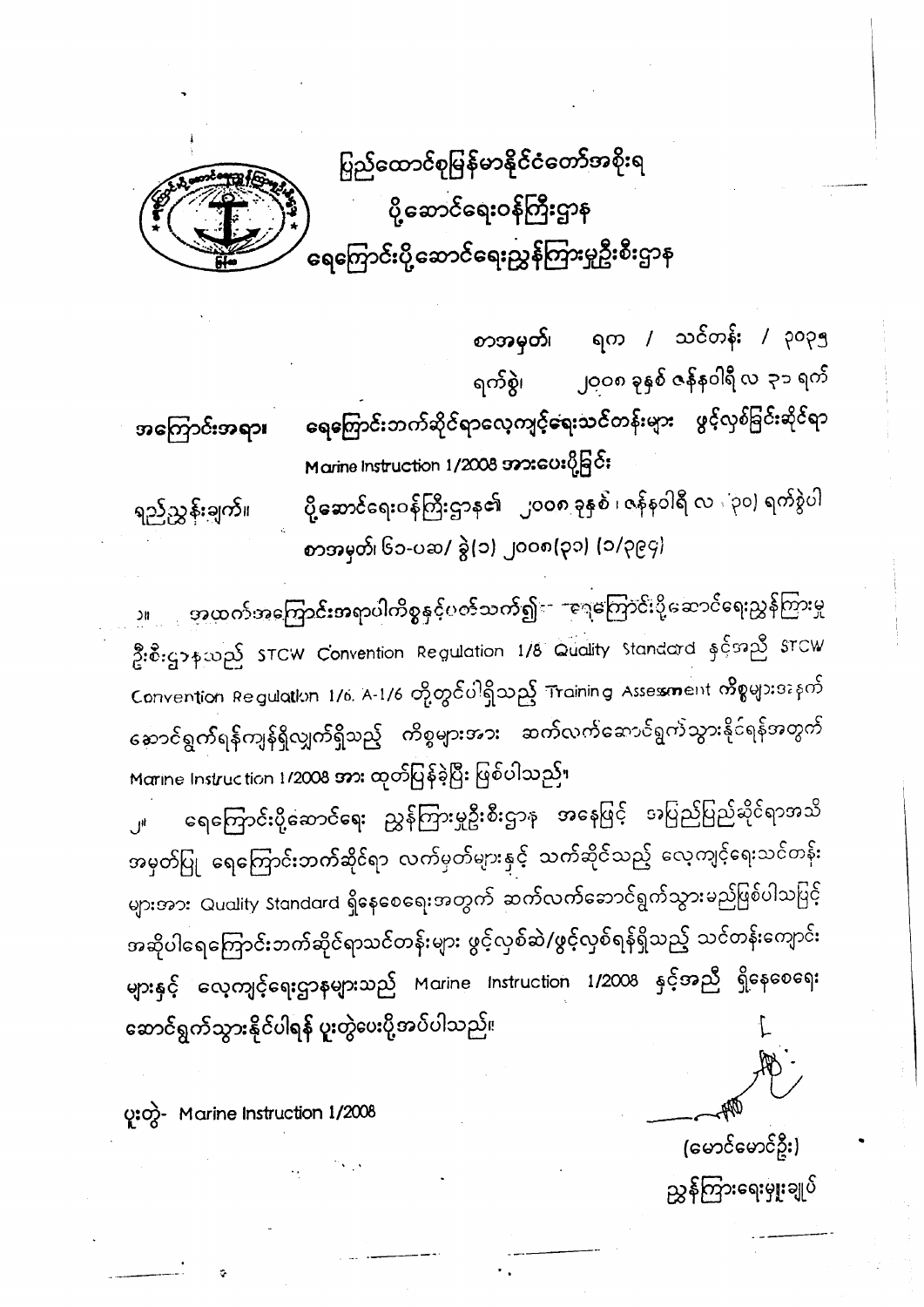ဖြန့်ဝေခြင်း-

- မြန်မာနိုင်ငံရေကြောင်းပညာတက္ကသိုလ်၊  $\overline{z}$
- <mark>ရေကြောင်း</mark>ပညာသိပ္ပံ၊  $\overline{L}$
- မြ<mark>န်မာ့ကြယ်ငါး</mark>ပွင့်သင်္ဘောလုပ်ငန်း၊  $(q)$
- မြန်မာနိုင်ငံပင်လယ်ကူးသင်္ဘောသာများအသင်း၊  $\overline{(q)}$
- မြန်မာသင်္ဘောသာ၁န်ဆောင်မှုလုပ်ငန်းရှင်များအသင်း၊  $\mathfrak{c}$

 $\cdot$ 

## မိတ္တုကို

- **ပို့ဆောင်ရေးဝန်ကြီးဌာန**၊
- ရေကြောင်းဌာနခွဲ၊
	- <del>စက်မှုဌာန</del>ခွဲ၊<sup>း</sup>
	- ကြော်ငြာသင်ပုန်း၊
	- မွှော
	- သက်ခံ၊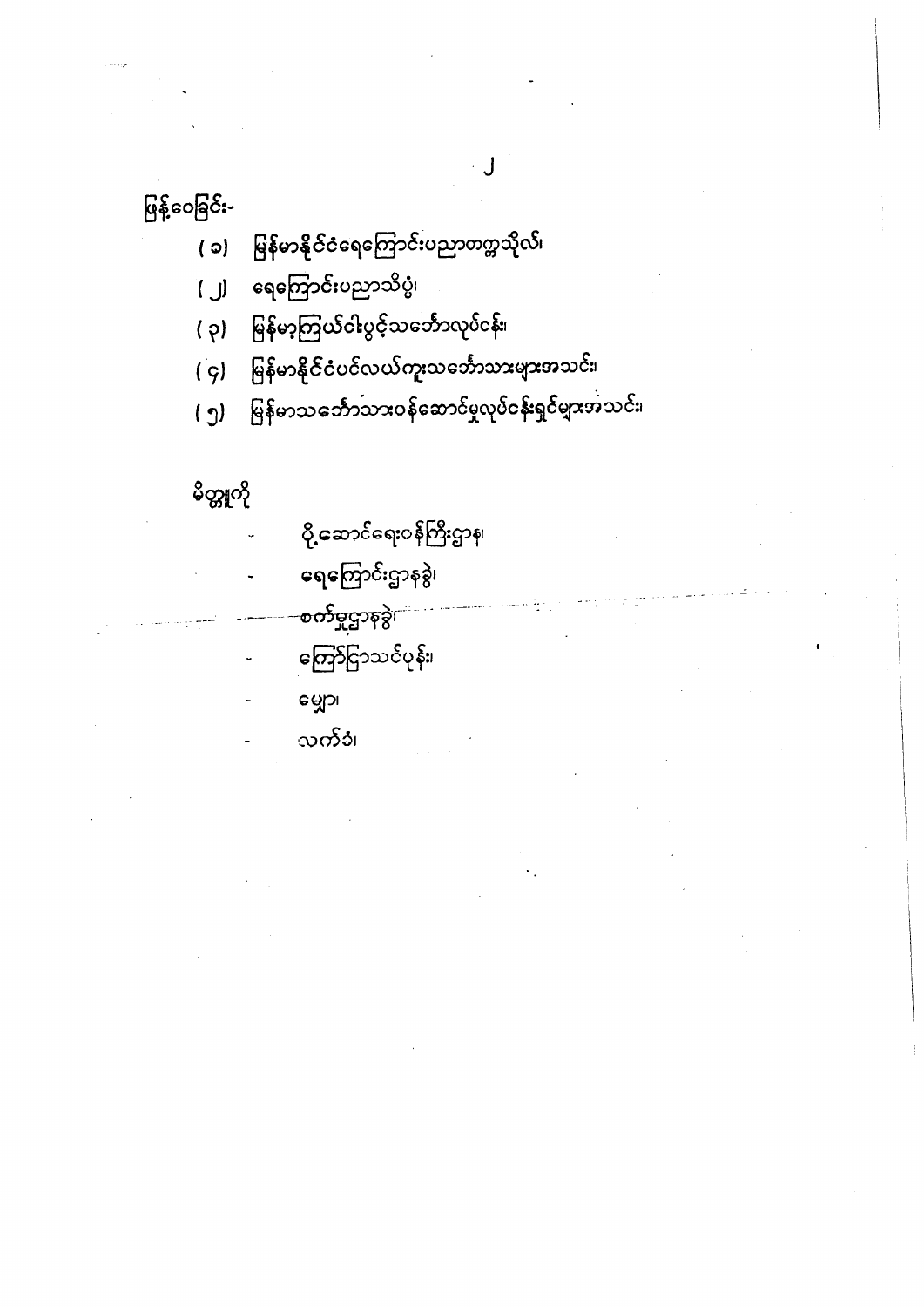

## MINISTRY OF TRANSPORT DEPARTMENT OF MARINE ADMINISTRATION DAWBON DOCKYARD ROAD, DAWBON TOWNSHIP, YANGON P.O. BOX 194, FAX - 095 -1-556047 MYANMAR. E-mail: myanmarine@mptmail.net.mm

 $31.1.2008$ 

## Marine Instruction I/2008

## Instruction for Institutes and training centers desiring approval of maritime Training Courses

- In accordance with Regulation I/6 and the provisions of section A-I/6 of the STCW  $1.$ Code, the Department of Marine Administration is bound to administer, supervise and monitor the training Centers and approve the courses satisfying regulatory requirement in line with Regulation I/8 of STCW 78 and amended which refer to the application of quality standards systems to all activities concerning training and assessment. The course approval process is to promote quality standard in merchant: mariner training and assessment. Therefore, training centers and Institutes desiring to have a course approved by the Department of Marine Administration must submit a written request to the Director General, Department of Marine Administration.
- The application form should contain the following items stated below:  $2.$ 
	- A list of the curriculum including a description of and the number of classroom  $(a)$ hours required in each subject;
	- A description of the facility and equipment;  $(b)$
	- A list of instructors including the experience background, and the qualifications  $(C)$ of each;
	- Number of student enrolled per course with instructor/trainee/equipment ratio;  $(d)$
	- Samples of course completion certification to be issued; and  $(e)$
	- Evidence supporting the need for such approved training as mandated by  $(f)$ international conventions and as implemented by this Administration.
	- All documents submitted not in the English language must have an English  $(q)$ translation enclosed.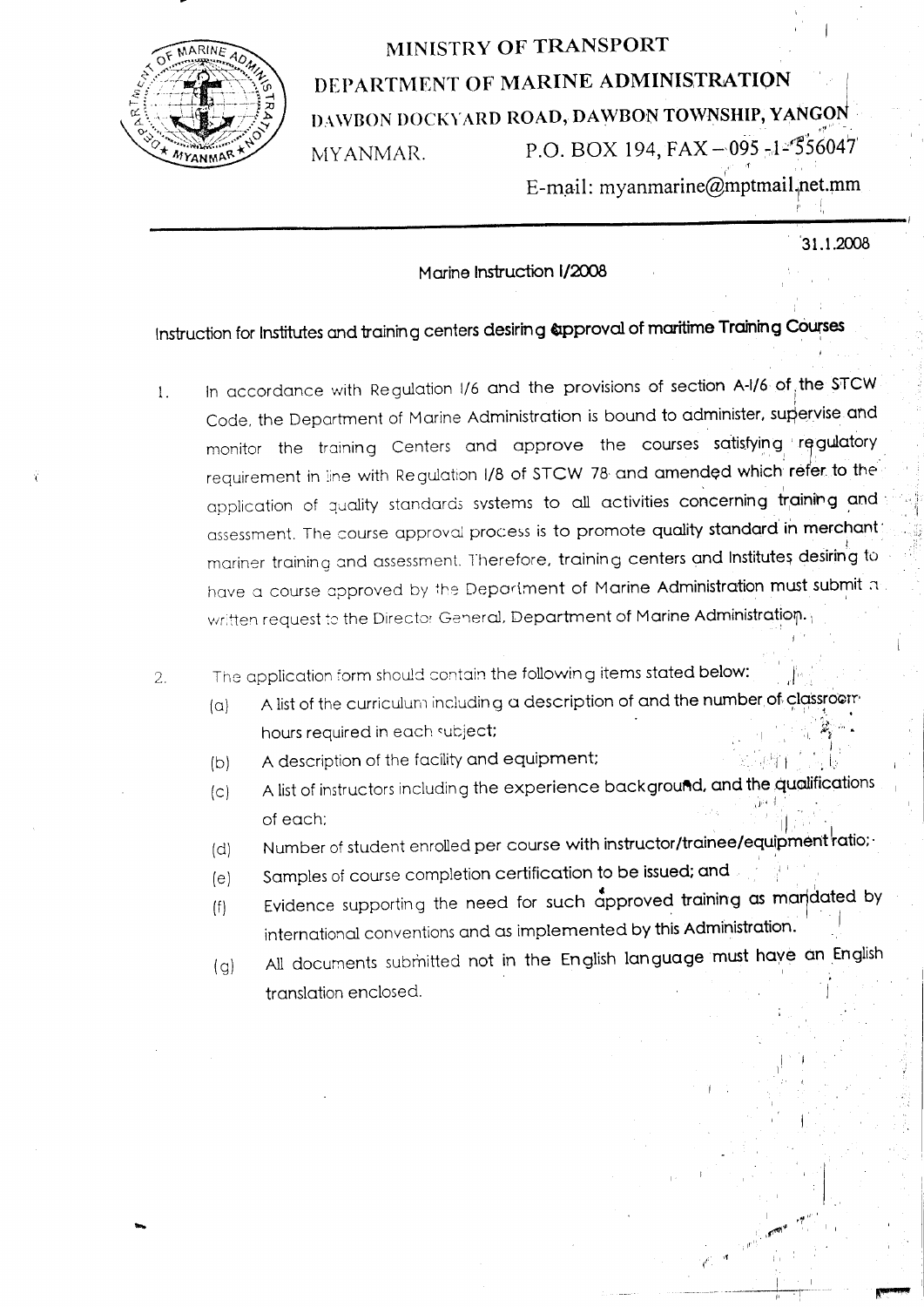- $\mathfrak{Z}$ . Each center or institute desiring approval of a maritime training course must:
	- $(a)$ Have a modern and well-maintained facility that accommodates the students in a safe and comfortable environment conducive to learning;
	- $(b)$ Have visual aids for realism, including simulators where appropriate, which are modern and well maintained and sufficient for the number of students to be accommodated:
	- $\left( c\right)$ Maintain an instructor/trainee/equipment ratio as to classroom and practical training of as per IMO Model Courses (e.g. 1/8)
	- $(d)$ Give where appropriate written or practical examinations in the course material to each student:
	- $(e)$ Keep for each enrolled student for at least 1 year after the end of the students enrollment:
		- Each written examination, or in the case of a practical test, d report of  $(1)$ such test; and
		- $(2)$ A record of each student's classroom attendance.
	- $\binom{2}{1}$ Not change its approved curriculum unless that change is approved in writing by Department of Marine Administration:
	- At any time the Department of Marine Administration, sticle setted it's  $(a)$ representatives to:
		- $(1)$ Inspect its personnel facilities, equipment, and records, jincludine. scholastic records:
		- $(2)$ Conduct interviews and surveys of students to aid in course evaluation and improvement;
		- $(3)$ Assign personne! to observe or participate in the course or instruction: and
		- $(4)$ Supervise or administer the required examination or practical demonstrations.
	- If the student successfully completes the course, including the examinations and  $(h)$ practical demonstration required by 3 (d), the training Institutes or centers are to issue an appropriate course completion certificate in a form prescribed by. the Center that is acceptable to Department of Marine Administration.
- $\overline{4}$ . Department of Marine Administration would notifies each applicant in writing whether or not approval is granted.

 $\overline{2}$